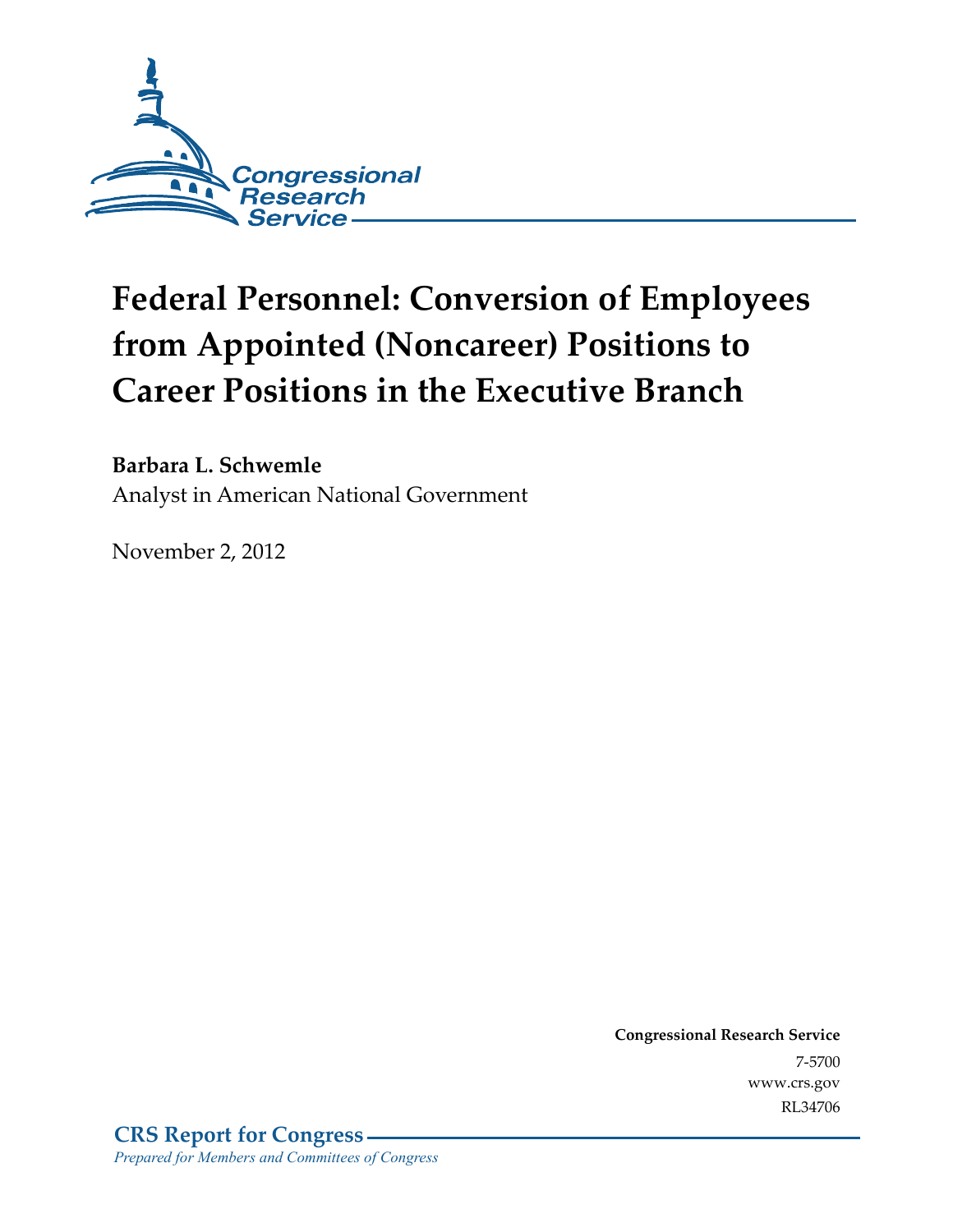## **Summary**

The term "burrowing in" is sometimes used to describe an employment status conversion whereby an individual transfers from a federal appointed (noncareer) position to a career position in the executive branch. Critics of such conversions note that they often occur during the transitional period in which the outgoing Administration prepares to leave office and the incoming Administration prepares to assume office. Conversions are permissible when laws and regulations governing career appointments are followed, but they can invite scrutiny because of the differences in the appointment and tenure of noncareer and career employees.

Appointments to career positions in the executive branch are governed by law and regulations that are codified in Title 5 of the *United States Code* and Title 5 of the *Code of Federal Regulations*, and are defined as personnel actions. In taking a personnel action, each department and agency head is responsible for preventing prohibited personnel practices; for complying with, and enforcing, applicable civil service laws, rules, and regulations and other aspects of personnel management; and for ensuring that agency employees are informed of the rights and remedies available to them. Such actions are required to adhere to the merit principles and prohibited personnel practices that are codified at 5 U.S.C. §2301(b) and §2302(b), respectively. These principles and practices are designed to ensure that the process for selecting career employees is fair and open (competitive), and without political influence. The Office of Personnel Management (OPM), on an ongoing basis, and the Government Accountability Office (GAO), periodically, each conduct oversight related to conversions of employees from noncareer to career positions to ensure that proper procedures have been followed. Certain senior politically appointed officers are prohibited from receiving financial awards during the Presidential Election Period, defined in statute and currently covering June 1, 2012, through January 20, 2013.

As part of its oversight of government operations, Congress also monitors conversions. In the  $110<sup>th</sup>$  Congress, staffing at the Departments of Homeland Security (DHS) and Justice (DOJ) was of particular interest, especially in the wake of the leadership and management deficiencies at DHS during and after Hurricane Katrina, and improper procedures used by DOJ staff in selecting and removing United States attorneys. Both departments received letters from Members of Congress reminding them to examine conversions: the Chairman of the House Committee on Homeland Security, Representative Bennie Thompson, wrote to the DHS Secretary in February 2008, and Senators Dianne Feinstein and Charles Schumer, members of the Senate Committee on the Judiciary, wrote to the Attorney General in July 2008 about this issue. In a December 19, 2008, letter to OPM, Senator Joseph Lieberman requested information on conversions that occurred during the period April 1, 2008, through December 19, 2008. In February 2009 (111<sup>th</sup>) Congress), Senator Feinstein sent a letter to the Secretary of Defense related to conversions within the Office of Detainee Affairs.

In assessing the current situation, Congress may decide that the existing oversight is sufficient. If Congress determines that additional measures are needed, OPM could be directed to report to Congress on the operation of its current policy governing pre-appointment reviews, including recommendations on whether Section 1104 of Title 5, *United States Code* should be amended to codify the policy. The GAO and OPM could be asked to explore options that might result in their recommending and taking timely remedial actions that are seen as necessary to address conversions that occurred under improper procedures. Congress could amend Title 5, *United States Code* to increase the penalties for violating Civil Service laws. This report will be updated as events dictate.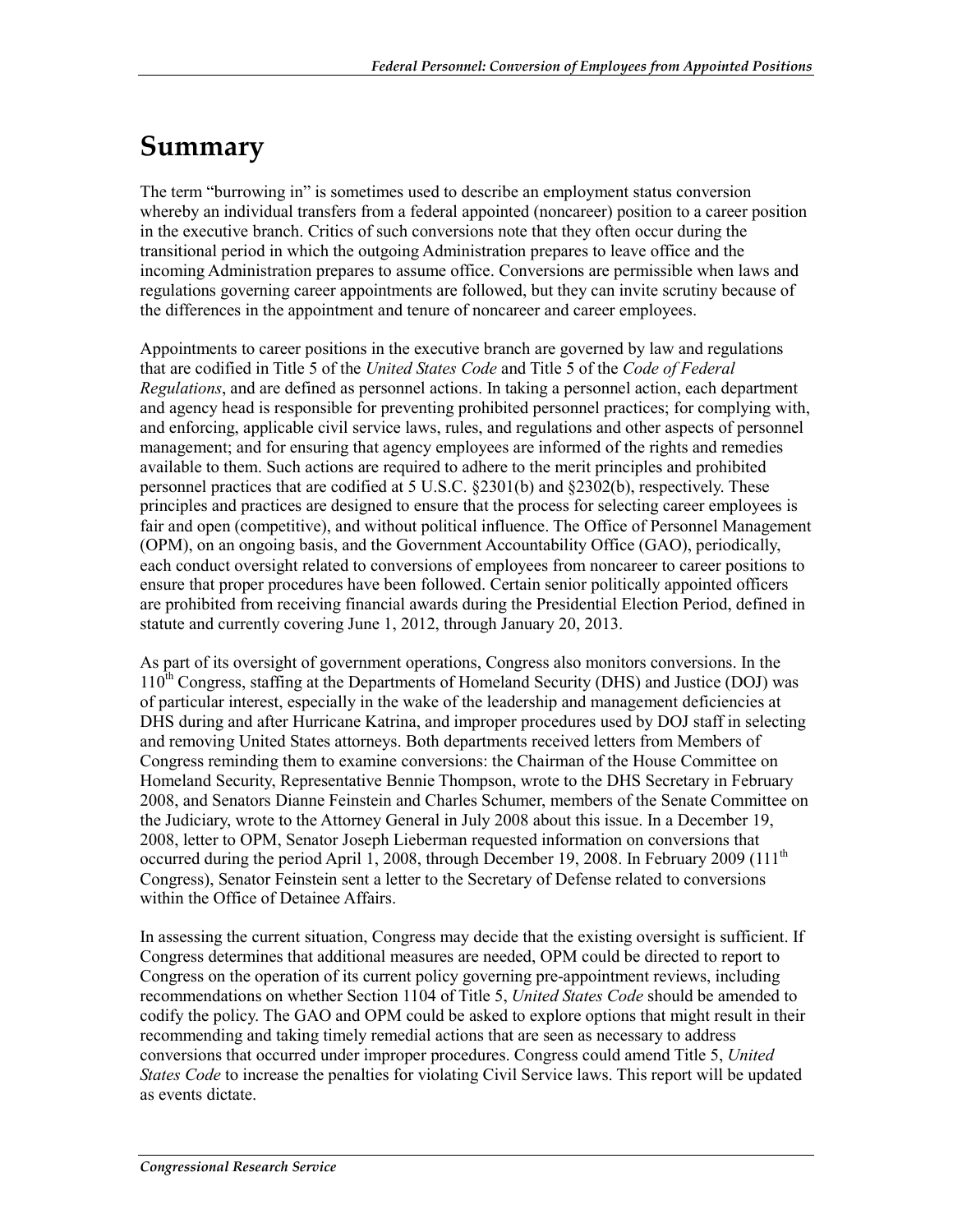## **Contents**

| ${\bf Background.}.\hspace*{2em} \label{q:3} \vspace*{1}$ |
|-----------------------------------------------------------|
|                                                           |
|                                                           |
|                                                           |
|                                                           |
|                                                           |

#### **Tables**

|--|--|

#### **Contacts**

|--|--|--|--|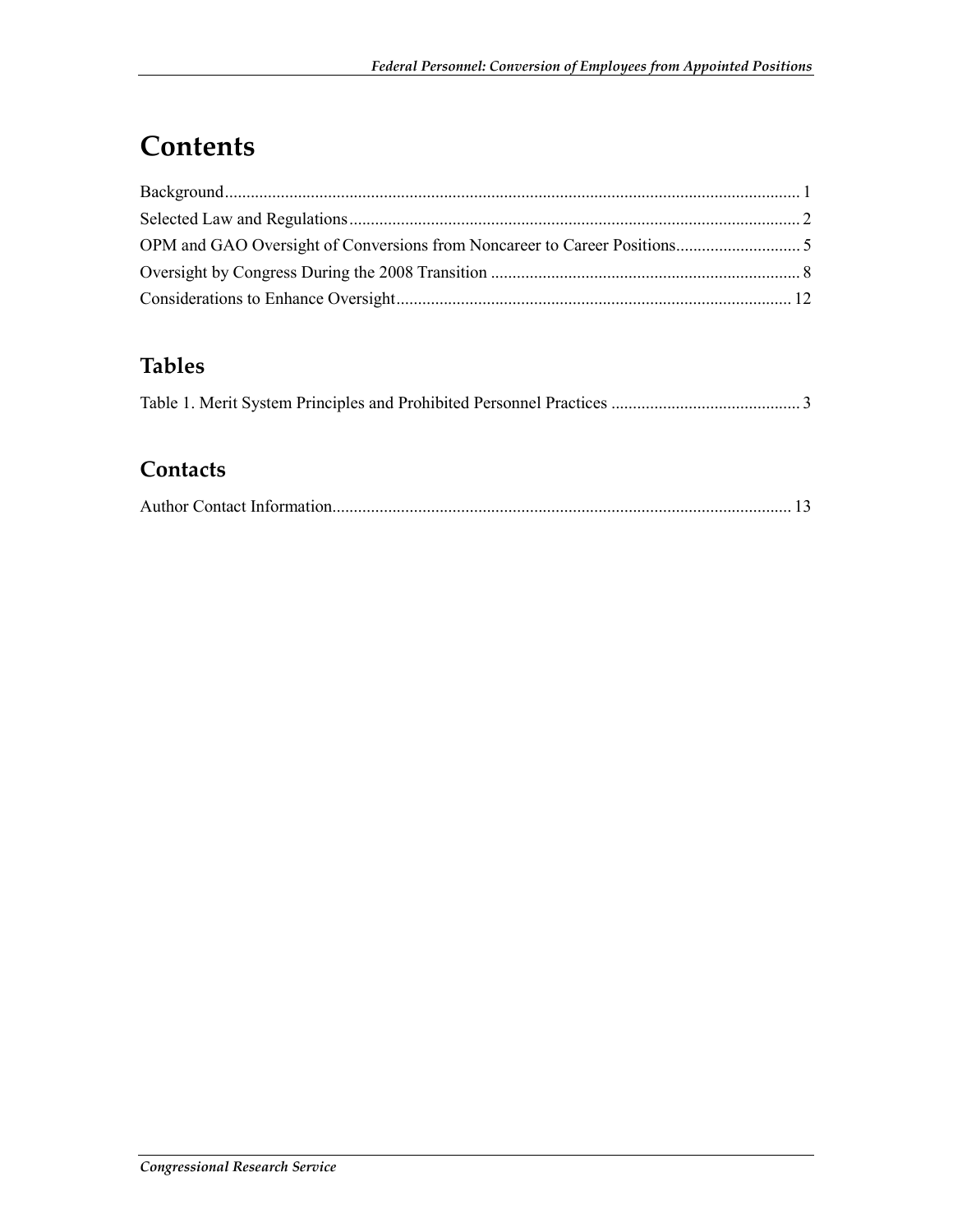## **Background**

Some individuals, who are serving in appointed (noncareer) positions in the executive branch, convert to career positions in the competitive service, the Senior Executive Service (SES), or the excepted service.<sup>1</sup> This practice, commonly referred to as "burrowing in," is permissible when laws and regulations governing career appointments are followed. While such conversions may occur at any time, frequently they do so during the transition period when one Administration is preparing to leave office and another Administration is preparing to assume office.

Generally, these appointees were selected noncompetitively and are serving in such positions as Schedule C, noncareer SES, or limited tenure  $SES<sup>2</sup>$  that involve policy determinations or require a close and confidential relationship with the department or agency head and other top officials. Many of the Schedule C appointees receive salaries at the  $GS-12$  through  $GS-15$  pay levels.<sup>3</sup> The noncareer and limited tenure members of the SES receive salaries under the pay schedule for senior executives that also covers the career SES.<sup>4</sup> Career employees, on the other hand, are to be selected on the basis of merit and without political influence following a process that is to be fair and open in evaluating their knowledge, skills, and experience against those of other applicants. The tenure of noncareer and career employees also differs. The former are generally limited to the term of the Administration in which they are appointed or serve at the pleasure of the person who appointed them. The latter constitute a work force that continues the operations of government without regard to the change of administrations.

Paul Light, a professor of government at New York University, who has studied appointees over the past several administrations, reportedly believes that the pay, benefits, and job security of career positions underlie the desire of individuals in noncareer positions to "burrow in."5 The President of the Senior Executives Association, Carol Bonosaro, echoed this viewpoint in stating that, "Remember, not everybody who comes in is going to have a very high-profile job where they are going to be able to leave and make really good money.... Not everyone has had

<sup>&</sup>lt;sup>1</sup> Appointments to career competitive service positions include requirements for approved qualification standards, public announcement of job vacancies, rating of applicants, and completion of a probationary period and three years of continuous service; career SES positions include review by the Office of Personnel Management (OPM) and certification of a candidate's ability by a Qualifications Review Board; and career excepted service positions allow agencies to establish their own hiring procedures, but require those systems to conform to merit system principles and veterans preference. During agency head transitions, OPM suspends the processing of QRB cases under the authority of 5 C.F.R. §317.502(d).

 $<sup>2</sup>$  Appointments to SES positions that have a limited term may be for up to 36 months, and those that are to meet an</sup> emergency (unanticipated or urgent need) may be for up to 18 months.

<sup>&</sup>lt;sup>3</sup> GS refers to the General Schedule, the pay schedule that covers white-collar employees in the federal government. As of January 2012 (salaries frozen at January 2010 rates), the salaries from GS-12, step 1, to GS-15, step 10, in the Washington, DC, pay area ranged from \$74,872 to \$155,500.

<sup>&</sup>lt;sup>4</sup> Salaries for members of the SES are determined annually by agency heads "under a rigorous performance management system," and range from the minimum rate of basic pay for a senior level (SL) employee (120% of the minimum basic pay rate for GS-15; \$119,554, as of January 2012; salaries frozen at January 2010 rates) to either EX Level III (\$165,300, as of January 2012; salaries frozen at January 2010 rates), in agencies whose performance appraisal systems have not been certified by OPM as making "meaningful distinctions based on relative performance," or EX Level II (\$179,700, as of January 2012; salaries frozen at January 2010 rates), in agencies whose performance appraisal systems have been so certified.

<sup>5</sup> Christopher Lee, "Political Appointees Burrowing In," *Washington Post*, October 5, 2007, p. A19.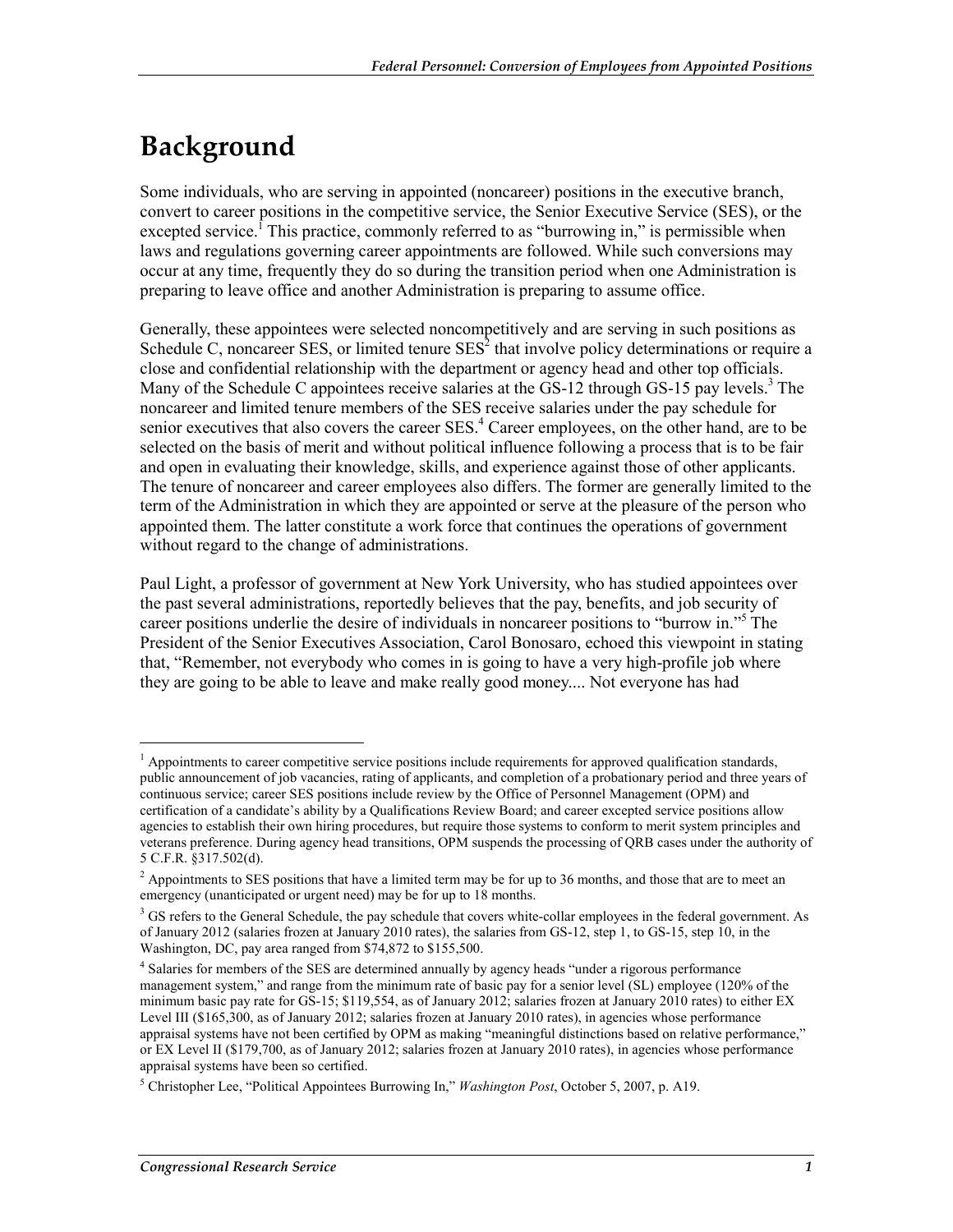necessarily a strong enough background to go back out. They may just have been a campaign worker."<sup>6</sup>

Beyond the fundamental concern that the conversion of an individual from an appointed (noncareer) position to a career position may not have followed the legal and regulatory requirements, "burrowing in" raises other concerns. When the practice occurs, there may be these perceptions (whether valid or not): that an appointee converting to a career position may limit the opportunity for other employees (who were competitively selected for their career positions, following examination of their knowledge, skills, and experience) to be promoted into another career position with greater responsibility and pay; or that the individual who is converted to a career position may seek to undermine the work of the new Administration whose policies may be at odds with those that he or she espoused when serving in the appointed capacity. Both perceptions may increase the tension between noncareer and career staff, thereby hindering the effective operation of government at a time when the desirability of creating "common ground" between these staff to facilitate government performance continues to be emphasized.<sup>7</sup>

#### **Selected Law and Regulations**

Appointments to career positions in the executive branch are governed by law and regulations that are codified in Title 5 of the *United States Code* and Title 5 of the *Code of Federal Regulations*. For purposes of both, appointments to career positions are among those activities defined as "personnel actions," a class of activities that can be undertaken only in accordance with strict procedures.<sup>8</sup> In taking a personnel action, each department and agency head is responsible for preventing prohibited personnel practices; for complying with, and enforcing, applicable civil service laws, rules, and regulations and other aspects of personnel management; and for ensuring that agency employees are informed of the rights and remedies available to them. Such actions must adhere to the nine merit principles and twelve prohibited personnel practices that are codified at 5 U.S.C. §2301(b) and §2302(b), respectively. These principles and practices are designed to ensure that the process for selecting career employees is fair and open (competitive), and without political influence. **Table 1** below presents these principles and practices.

<sup>6</sup> Ibid.

<sup>7</sup> See, for example, Robert Maranto, *Beyond a Government of Strangers: How Career Executives and Political Appointees Can Turn Conflict to Cooperation*, Lanham: Lexington Books, 2005, Chapters 2, 3, and 7 in Mark A. Abramson and Paul R. Lawrence (eds.), *Learning the Ropes: Insights for Political Appointees* (Lanham: Rowman and Littlefield Publishers, Inc., 2005); G. Edward DeSeve, *Speeding Up the Learning Curve: Observations From a Survey of Seasoned Political Appointees* (Washington: National Academy of Public Administration and the IBM Center for the Business of Government, 2009); and Paul R. Lawrence and Mark A. Abramson, *Paths to Making a Difference Leading in Government* (Lanham: Rowman and Littlefield Publishers, Inc., 2011).

<sup>&</sup>lt;sup>8</sup> The law, codified at 5 U.S.C. §2302(a), defines personnel actions as appointments; promotions; adverse actions or other disciplinary or corrective action; details, transfers, or reassignments; reinstatements; restorations; reemployment; performance evaluations; decisions concerning pay, benefits, or awards, concerning education or training, if such may reasonably be expected to lead to a personnel action; a decision to order psychiatric testing or examination; and any other significant change in duties, responsibilities, or working conditions.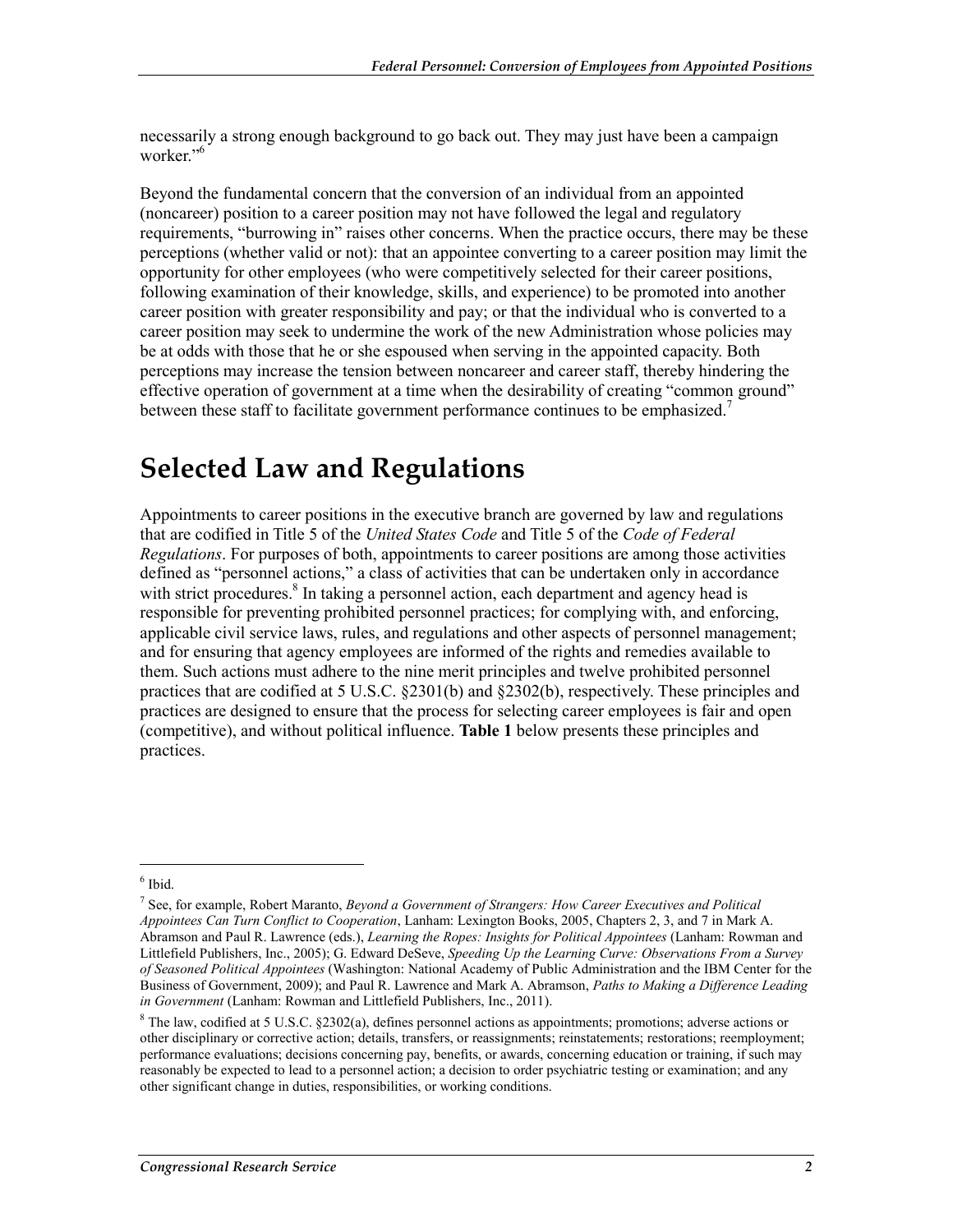| <b>Merit System Principles</b>                                                                                                                                                                                                                                                                                                             | <b>Prohibited Personnel Practices</b>                                                                                                                                                                                                                                                                                                                                                                                                                                                                                                                                                                                                                                                                                                                    |
|--------------------------------------------------------------------------------------------------------------------------------------------------------------------------------------------------------------------------------------------------------------------------------------------------------------------------------------------|----------------------------------------------------------------------------------------------------------------------------------------------------------------------------------------------------------------------------------------------------------------------------------------------------------------------------------------------------------------------------------------------------------------------------------------------------------------------------------------------------------------------------------------------------------------------------------------------------------------------------------------------------------------------------------------------------------------------------------------------------------|
| Recruit from qualified individuals to achieve a<br>workforce from all segments of society; selection<br>and advancement solely on the basis of relative<br>ability, knowledge, and skills; and assure equal<br>opportunity through fair and open competition.                                                                              | Discriminating for or against any employee or applicant for<br>employment on the basis of race, color, religion, sex, national<br>origin, age, handicapping condition, marital status, or political<br>affiliation.                                                                                                                                                                                                                                                                                                                                                                                                                                                                                                                                      |
| Fair and equitable treatment of employees and<br>applicants for employment in all aspects of<br>personnel management without regard to<br>political affiliation, race, color, religion, national<br>origin, sex, marital status, age, or handicapping<br>condition, and with proper regard for their<br>privacy and constitutional rights. | Soliciting or considering any recommendation or statement, oral<br>or written, with respect to any individual who requests, or is<br>under consideration for, any personnel action unless such<br>recommendation or statement is based on the personal<br>knowledge or records of the person furnishing it, and consists of<br>an evaluation of the work performance, ability, aptitude, or<br>general qualifications of such individual, or an evaluation of the<br>character, loyalty, or suitability of such individual.                                                                                                                                                                                                                              |
| Equal pay for work of equal value, with<br>appropriate consideration of both national and<br>local rates paid by employers in the private<br>sector, and appropriate incentives and<br>recognition for excellence in performance.                                                                                                          | Coercing the political activity of any person (including the<br>providing of any political contribution or service) or taking any<br>action against any employee or applicant for employment as a<br>reprisal for the refusal of any person to engage in such political<br>activity.                                                                                                                                                                                                                                                                                                                                                                                                                                                                     |
| Employee adherence to high standards of<br>integrity, conduct, and concern for the public<br>interest.                                                                                                                                                                                                                                     | Deceiving or willfully obstructing any person with respect to<br>such person's right to compete.                                                                                                                                                                                                                                                                                                                                                                                                                                                                                                                                                                                                                                                         |
| Efficient and effective use of the federal work<br>force.                                                                                                                                                                                                                                                                                  | Influencing any person to withdraw from competition for any<br>position for the purpose of improving or injuring the prospects<br>of any other person for employment.                                                                                                                                                                                                                                                                                                                                                                                                                                                                                                                                                                                    |
| Retain employees on the basis of the adequacy of<br>their performance; correct inadequate<br>performance; and separate those who cannot or<br>will not improve performance to meet required<br>standards.                                                                                                                                  | Granting any preference or advantage not authorized by law,<br>rule, or regulation to any employee or applicant for employment<br>(including defining the scope or manner of competition or the<br>requirements for any position) for the purpose of improving or<br>injuring the prospects of any particular person for employment.                                                                                                                                                                                                                                                                                                                                                                                                                     |
| Provide employees effective education and<br>training to improve organizational and individual<br>performance.                                                                                                                                                                                                                             | Appointing, employing, promoting, advancing, or advocating<br>such, in or to a civilian position any individual who is a relative of<br>such employee if such position is in the agency in which such<br>employee is serving as a public official or over which such<br>employee exercises jurisdiction or control as an official.                                                                                                                                                                                                                                                                                                                                                                                                                       |
| Protect employees against arbitrary action,<br>personal favoritism, or coercion for partisan<br>political purposes, and prohibit the use of official<br>authority or influence to interfere with or affect<br>the result of an election or a nomination for<br>election.                                                                   | Taking or failing to take, or threatening such, a personnel action<br>with respect to any employee or applicant for employment<br>because of any disclosure of information, including to the Special<br>Counsel or an agency Inspector General, by the individual which<br>he or she reasonably believes evidences a violation of any law,<br>rule, or regulation, or gross mismanagement, a gross waste of<br>funds, an abuse of authority, or a substantial and specific danger<br>to public health or safety; provided the disclosure is not<br>specifically prohibited by law and if such information is not<br>specifically required by executive order to be kept secret in the<br>interest of national defense or the conduct of foreign affairs. |
|                                                                                                                                                                                                                                                                                                                                            |                                                                                                                                                                                                                                                                                                                                                                                                                                                                                                                                                                                                                                                                                                                                                          |

#### **Table 1. Merit System Principles and Prohibited Personnel Practices**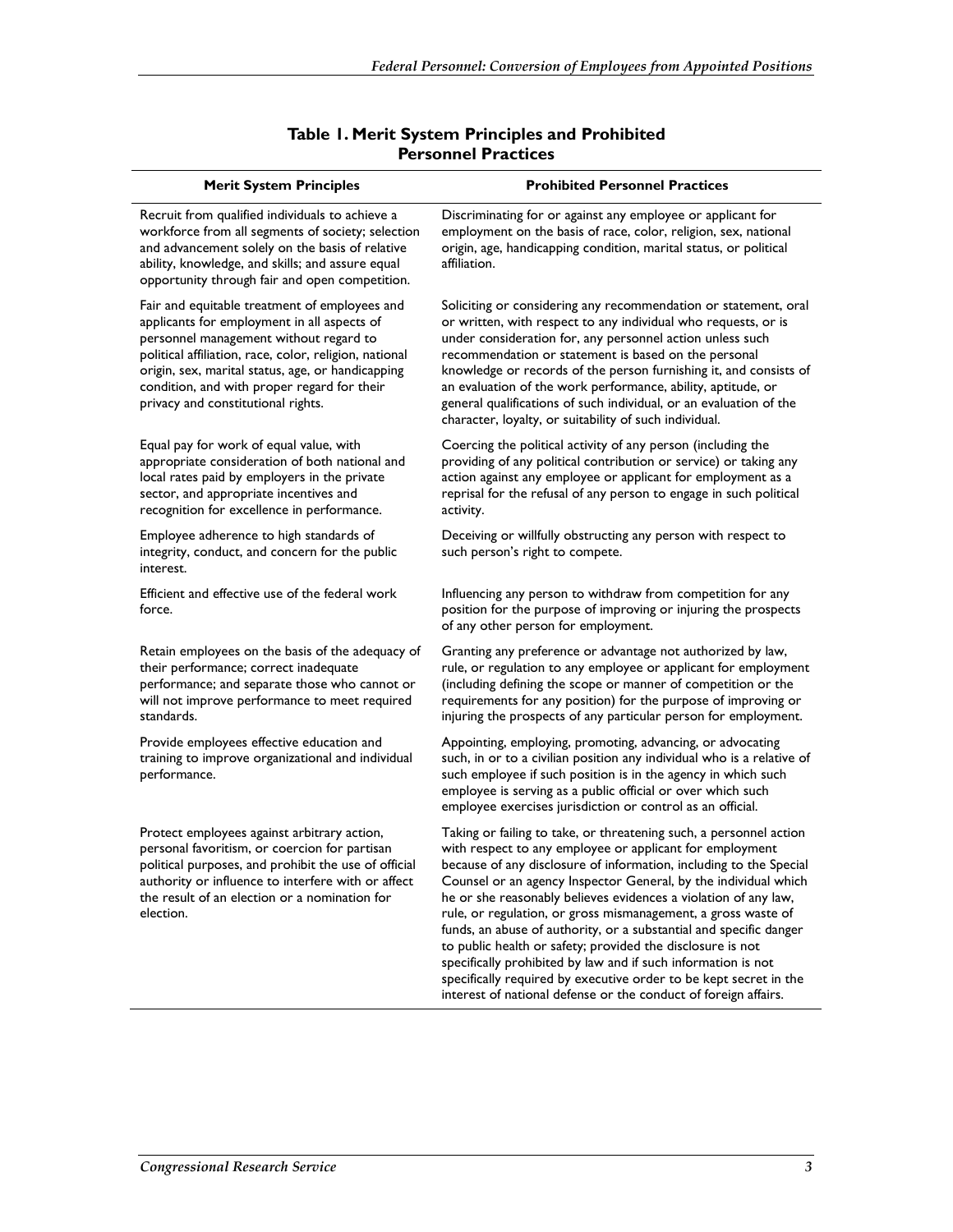| <b>Merit System Principles</b>                                                                                                                                                                                                                                                                            | <b>Prohibited Personnel Practices</b>                                                                                                                                                                                                                                                                                                                                                                                                                                                                                                                                                                   |
|-----------------------------------------------------------------------------------------------------------------------------------------------------------------------------------------------------------------------------------------------------------------------------------------------------------|---------------------------------------------------------------------------------------------------------------------------------------------------------------------------------------------------------------------------------------------------------------------------------------------------------------------------------------------------------------------------------------------------------------------------------------------------------------------------------------------------------------------------------------------------------------------------------------------------------|
| Protect employees against reprisal for the lawful<br>disclosure of information reasonably believed to<br>evidence a violation of any law, rule, or<br>regulation, or mismanagement, a gross waste of<br>funds, an abuse of authority, or a substantial and<br>specific danger to public health or safety. | Taking or failing to take, or threatening such, any personnel<br>action against any employee or applicant for employment<br>because of the exercise of any appeal, complaint, or grievance<br>right granted by any law, rule, or regulation; testifying for, or<br>otherwise lawfully assisting, any individual in the exercise of any<br>right referred to above; cooperating with or disclosing<br>information to, the Inspector General of an agency, or the<br>special counsel, in accordance with the law; or for refusing to<br>obey an order that would require the individual to violate a law. |
|                                                                                                                                                                                                                                                                                                           | Discriminating for or against any employee or applicant for<br>employment on the basis of conduct which does not adversely<br>affect the performance of the individual or the performance of<br>others; except this shall not prohibit an agency from taking into<br>account, in determining suitability or fitness, any conviction of<br>the employee or applicant for any crime under federal, state, or<br>District of Columbia law.                                                                                                                                                                 |
|                                                                                                                                                                                                                                                                                                           | Knowingly taking, recommending, or approving, or failing to do<br>such, any personnel action if the taking of, or failing to take, such<br>action would violate a veterans' preference requirement.                                                                                                                                                                                                                                                                                                                                                                                                     |
|                                                                                                                                                                                                                                                                                                           | Taking or failing to take any other personnel action if such would<br>violate any law, rule, or regulation implementing, or directly<br>concerning, the merit system principles.                                                                                                                                                                                                                                                                                                                                                                                                                        |

Department and agency heads also must follow regulations, codified at Title 5 of the *Code of Federal Regulations*, that govern career appointments. Among these are Civil Service Rules 4.2 and 7.1:

**Sec. 4.2. Prohibition against racial, political or religious discrimination.** No person employed in the executive branch of the Federal Government who has authority to take or recommend any personnel action with respect to any person who is an employee in the competitive service or any eligible or [sic] applicant for a position in the competitive service shall make any inquiry concerning the race, political affiliation, or religious beliefs of any such employee, eligible, or applicant. All disclosures concerning such matters shall be ignored, except as to such membership in political parties or organizations as constitutes by law a disqualification for Government employment. No discrimination shall be exercised, threatened, or promised by any person in the executive branch of the Federal Government against or in favor of any employee in the competitive service, or any eligible or applicant for a position in the competitive service because of his race, political affiliation, or religious beliefs, except as may be authorized or required by law.

**Sec. 7.1 Discretion in filling vacancies.** In his discretion, an appointing officer may fill any position in the competitive service either by competitive appointment from a civil service register or by noncompetitive selection of a present or former Federal employee, in accordance with the Civil Service Regulations. He shall exercise his discretion in all personnel actions solely on the basis of merit and fitness and without regard to political or religious affiliations, marital status, or race.

Other regulations provide that Office of Personnel Management (OPM) approval is required before employees in Schedule C positions may be detailed to competitive service positions, public announcement is required for all SES vacancies that will be filled by initial career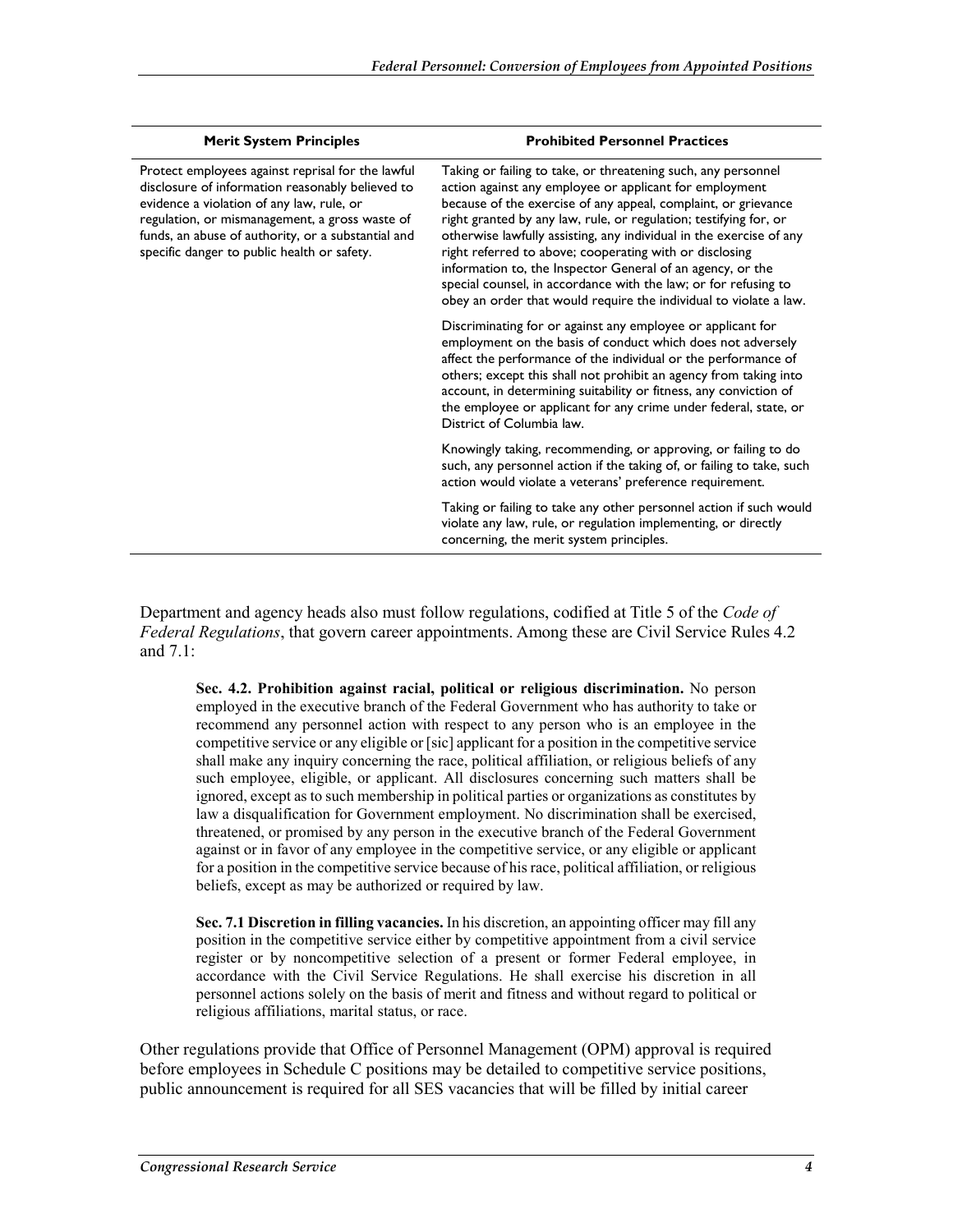appointment, and details to SES positions that are reserved for career employees (known as Career-Reserved) may only be filled by career SES or career-type non-SES appointees.<sup>9</sup>

During the period June 1, 2012, through January 20, 2013, defined as the Presidential Election Period, certain appointees are prohibited from receiving financial awards.<sup>10</sup> These appointees, referred to as senior politically appointed officers, are

- individuals serving in noncareer SES positions;
- individuals serving in confidential or policy determining positions as Schedule C employees; and
- individuals serving in limited term and limited emergency positions.

## **OPM and GAO Oversight of Conversions from Noncareer to Career Positions**

When a department or agency, for example, converts an employee from an appointed (noncareer) position to a career position without any apparent change in duties and responsibilities, or that appears to be tailored to the individual's knowledge and experience, such actions may invite scrutiny. OPM, on an ongoing basis, and the Government Accountability Office (GAO), periodically, each conduct oversight related to conversions of employees from noncareer to career positions to ensure that proper procedures have been followed.

An OPM memorandum to the heads of departments and agencies that was issued on November 5, 2009, reiterated that, under Section 1104(b)(2) of Title 5, *United States Code*, and Section 5.2 of Title 5, *Code of Federal Regulations*, "OPM requires Federal agencies to seek our approval before selecting a political appointee for a competitive service position during a Presidential election year" and "conducts merit staffing reviews of proposed SES appointments whenever they occur."11 The memorandum noted that, "if the proposed civil service job is below the SES level, OPM's review has been limited only to competitive service appointments and only those appointments that take place during a Presidential election year." $^{12}$ 

In a significant change to the policy, the memorandum announced that, beginning on January 1, 2010, departments and agencies "must seek prior approval from OPM before they can appoint a current or recent political appointee to a competitive or non-political excepted service position at any level." A written authorization from OPM is now required whenever an department or agency appoints

[a] current political Schedule A or Schedule C Executive Branch employee or a former political Schedule A or Schedule C Executive Branch employee who held the position within the last five years to a competitive or non-political excepted service position under title 5 of the U.S. Code; or

<sup>&</sup>lt;sup>9</sup> These regulations are codified at 5 C.F.R.  $\S 300.301(c)$ , 5 C.F.R.  $\S 317.501$ , and 5 C.F.R.  $\S 317.903(c)$ , respectively. 10 5 U.S.C. §4508 and 5 C.F.R. §451.105.

<sup>&</sup>lt;sup>11</sup> U.S. Office of Personnel Management, Memorandum for Heads of Departments and Agencies, from John Berry, Director, *Political Appointees and Career Civil Service Positions*, November 5, 2009.

 $12$  Ibid.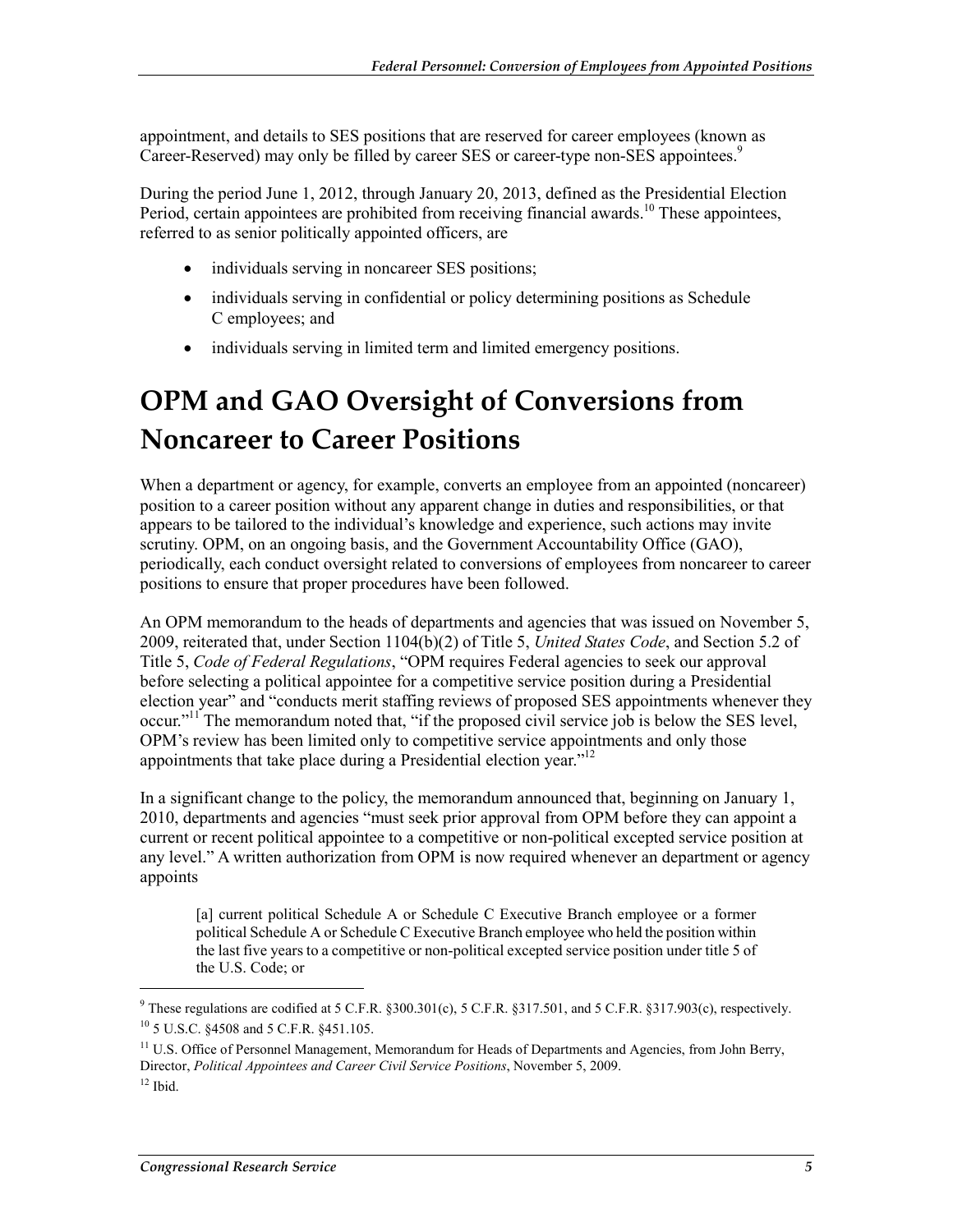[a] current Non-career SES Executive Branch employee or a former Non-career SES Executive Branch employee who held the position within the last five years to a competitive or non-political excepted service position under title 5 of the U.S. Code.

According to the memorandum, the central personnel agency "will continue to conduct merit staffing reviews for all proposed career SES selections involving a political Schedule A, Schedule C, or noncareer SES political appointee before the SES selections are presented to OPM's Qualifications Review Board (QRB) for certification of executive qualifications." OPM reminded agencies "to carefully review all proposed SES selections to ensure they meet merit system principles before such cases are forwarded to the QRB."<sup>13</sup>

OPM Director John Berry explained the policy change by saying that the agency's "responsibility to uphold the merit system is not limited to Presidential election years nor to competitive service appointments."<sup>14</sup> He also said that he "delegated decisionmaking authority over these matters to career Senior Executives at OPM to avoid any hint of political influence." "Pre-Appointment Checklists" for Competitive Service Positions and Non-Political Excepted Service Positions were included as attachments to the OPM memorandum and list the documentation that a department's or agency's Director of Human Resources must submit to OPM along with a dated cover letter.

The competitive service pre-appointment checklist includes the following required documentation:

- The position descriptions for the candidate's current or former appointment and the proposed appointment, including information on why and how the respective positions were established and the relationship between the positions.
- A statement that explains the disposition of the proposed selectee's current political Schedule A, Schedule C, or noncareer SES position, if vacated.
- The complete file for the proposed merit selection, including the vacancy announcement published in USAJOBS website; recruiting sources and advertising methods used in addition to USAJOBS; the qualification standard; the job analysis, justification of any selective factor, and rating schedule/crediting plan; applications from all candidates who applied with information on how each was rated; agency correspondence with applicants; information on how the regulatory requirements of the Interagency Career Transition Assistance Program were met; documentation on any candidates who declined offers or were passed over; and the referral list(s) issued to the selecting official and the completed referral list documenting the tentative selection.
- The name, title, telephone number, and type of appointment (e.g., career SES, Schedule C, presidential appointee) of the selecting official.

<sup>&</sup>lt;sup>13</sup> Ibid. According to OPM, "Qualifications Review Boards (QRBs) are OPM-administered independent boards of senior executives that assess the executive core qualifications of SES candidates [that] must certify that an SES candidate has the broad leadership skills to be successful in a variety of SES positions."

 $14$  Ibid.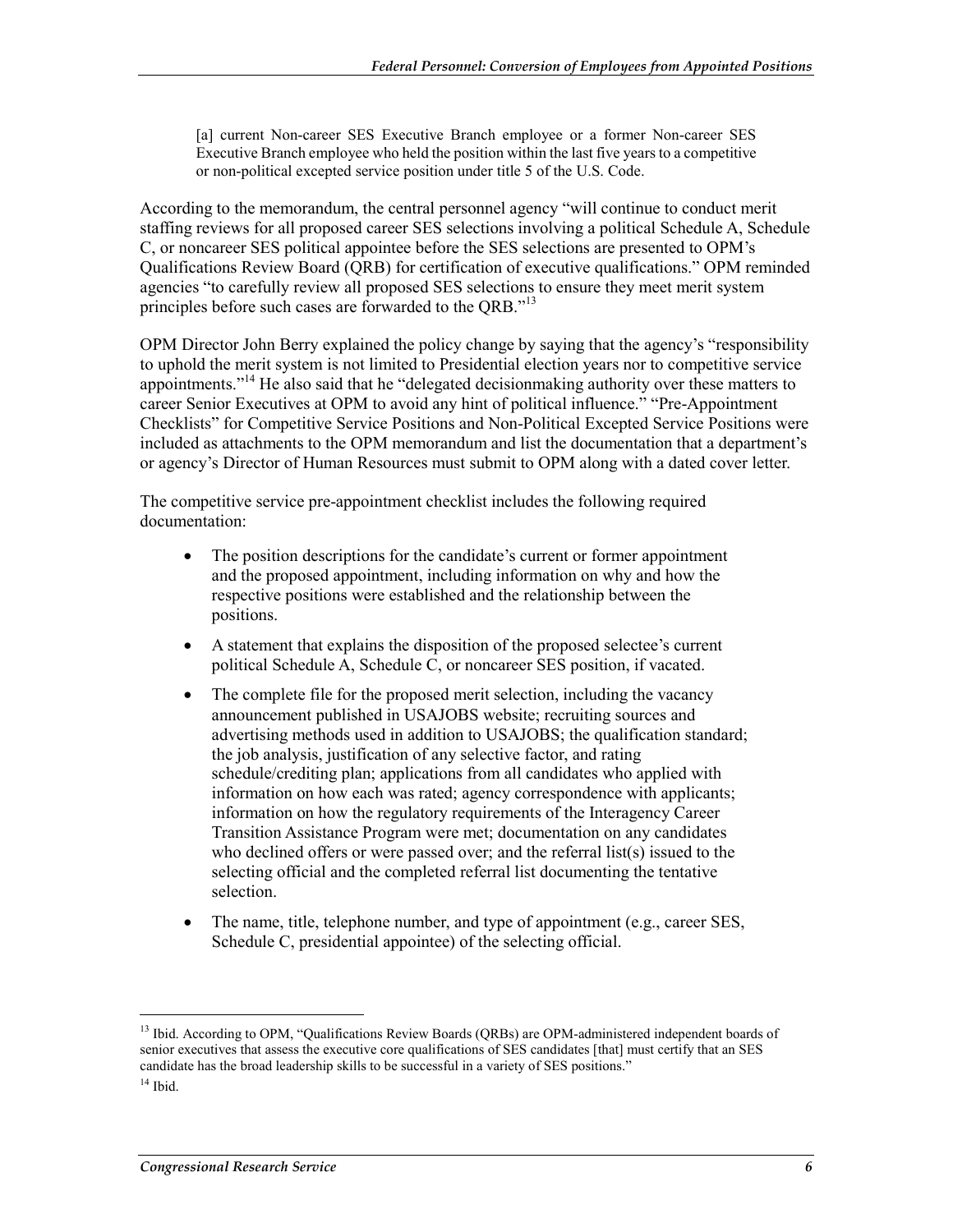• The name, title, telephone number, and type of appointment (e.g., career SES, Schedule C, presidential appointee) of the rating panel members, if appropriate.

The pre-appointment checklist for non-political excepted service positions requires documentation that includes the following:

- The position descriptions for the candidate's current or former appointment and the proposed appointment, including information on why and how the respective positions were established and the relationship between the positions.
- A statement that explains the disposition of the proposed selectee's current political Schedule A, Schedule C, or noncareer SES position, if vacated.
- The complete file for the proposed appointment, including evidence of fair and open competition and the recruiting notice, if one was used; recruiting sources and advertising methods; the established qualifications and previous qualification standards, if changed within the previous 12 months; the agency's policy for accepting applications for excepted service positions; applications from all candidates who applied with information on how each was rated; information showing how veterans' preference was considered; and the referral list(s) issued to the selecting official and the completed referral list documenting the tentative selection.
- The name, title, telephone number, and type of appointment (e.g., career SES, Schedule C, presidential appointee) of the selecting official.
- The name, title, telephone number, and type of appointment (e.g., career SES, Schedule C, presidential appointee) of the rating panel members, if appropriate.

For the 2012 presidential election year, OPM reminded the heads of departments and agencies of this policy in a memorandum issued on June 8, 2012. Attachment 3 of the memorandum, on the "Do's and Don'ts" of the policy, OPM cautioned departments and agencies not to

[c]reate or announce a competitive or non-political excepted service vacancy for the sole purpose of selecting a current or former political appointee, Schedule C employee or Noncareer SES employee; or

[r]emove the Schedule C or Noncareer SES elements of a position solely to appoint the incumbent into the competitive or non-political excepted service.<sup>15</sup>

To assist departments and agencies, OPM also publishes the *Presidential Transition Guide to Federal Human Resources Management*. 16 The most current edition, released in June 2008, includes detailed guidance on standards of ethical conduct, appointments, and compensation for federal employees.

<sup>&</sup>lt;sup>15</sup> U.S. Office of Personnel Management, Memorandum for Heads of Departments and Agencies, from John Berry, Director, *Appointments and Awards During the 2012 Presidential Election Period*, June 8, 2012.

<sup>16</sup> U.S. Office of Personnel Management, *Presidential Transition Guide to Federal Human Resources Management*, June 2008, available at http://www.chcoc.gov/Transmittals/Attachments/trans1300.pdf.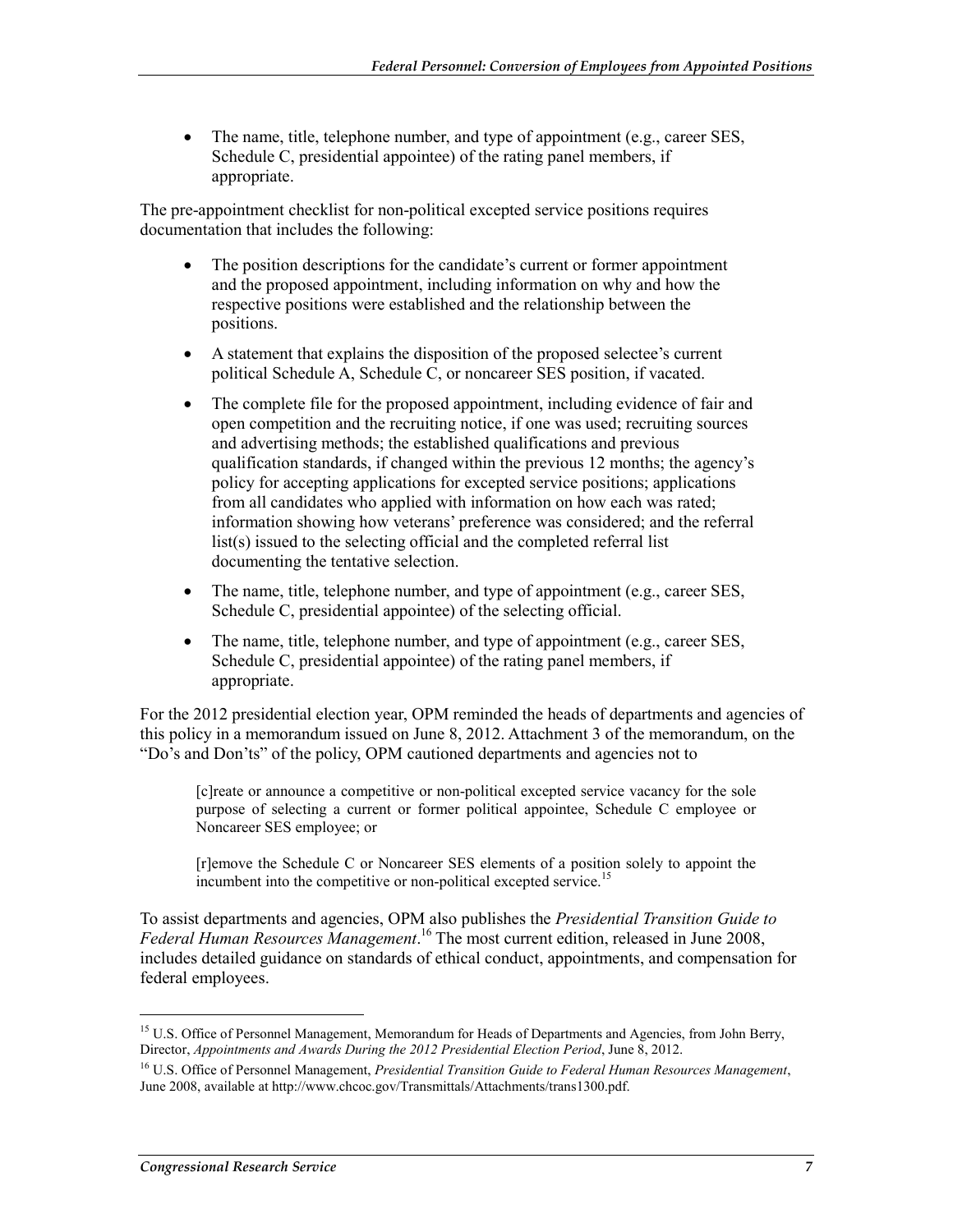GAO's oversight focuses on periodic review, after the fact, and, at the request of Congress, of conversions from political to career positions. The agency's last evaluation was published in June 2010, and reported on a review of conversions at 42 agencies. The results of that audit covered the period May 2005 through May 2009, and provide the most current retrospective data. Twentysix agencies reported 139 conversions. Of that total, 79, or 57% occurred in "five agencies, the Departments of Justice, Homeland Security, Defense, Energy, and Commerce." Sixteen agencies reported no conversions. The evaluation found that

117 of the conversions were at the GS-12 level or above and agencies appear to have used appropriate authorities and followed proper procedures in making the majority (92) of these 117 conversions;

for seven conversions, agencies may not have adhered to merit systems principles or may have engaged in prohibited personnel practices or other improprieties. Five of these appointments were career competitive [and] two were appointments to the excepted service;

for 18 conversions, agencies did not provide enough information for us to make a determination as to whether appropriate authorities and proper procedures were followed; and

thirteen of these conversions were to competitive service positions and five were to career excepted service (non-Schedule C) positions.<sup>17</sup>

#### **Oversight by Congress During the 2008 Transition**

As part of its oversight of government operations, Congress also monitors conversions. In the  $110<sup>th</sup>$  Congress, staffing at the Departments of Homeland Security (DHS) and Justice (DOJ), was of particular interest, especially in the wake of the leadership and management deficiencies at DHS during and after Hurricane Katrina, and improper procedures used by DOJ staff in selecting and removing United States attorneys.<sup>18</sup>

In a January 2008 report to the DHS Secretary on the transition, the Homeland Security Advisory Council recommended that the department "consider current political appointees with highly specialized and needed skills for appropriate career positions.<sup>"19</sup> That same month, an entry in the DHS leadership journal, published on the department's website, discussed transition planning. Then Acting Deputy Secretary Paul Schneider wrote that,

<sup>17</sup> U.S. Government Accountability Office, *Personnel Practices:Conversions of Employees from Political to Career Positions May 2005-May 2009*, GAO-10-688, June 2010, pp. 7, 9, and 11.

<sup>&</sup>lt;sup>18</sup> See, for example, U.S. Congress, House Select Bipartisan Committee to Investigate the Preparation For and Response to Hurricane Katrina, *A Failure of Initiative: Final Report of the Select Bipartisan Committee to Investigate the Preparation For and Response to Hurricane Katrina*, 109th Cong., 2nd sess. (Washington: GPO, February 15, 2006); U.S. Congress, Senate Committee on Homeland Security and Governmental Affairs, *Hurricane Katrina: A Nation Still Unprepared. Special Report*, 109th Cong., 2nd sess., S.Rept. 109-322 (Washington: GPO, 2006); and U.S. Department of Justice, Office of Professional Responsibility and Office of the Inspector General, *An Investigation of Allegations of Politicized Hiring by Monica Goodling and Other Staff in the Office of the Attorney General*, July 28, 2008.

<sup>19</sup> U.S. Department of Homeland Security, Homeland Security Advisory Council, *Report of the Administration Transition Task Force*, January 2008, p. 6.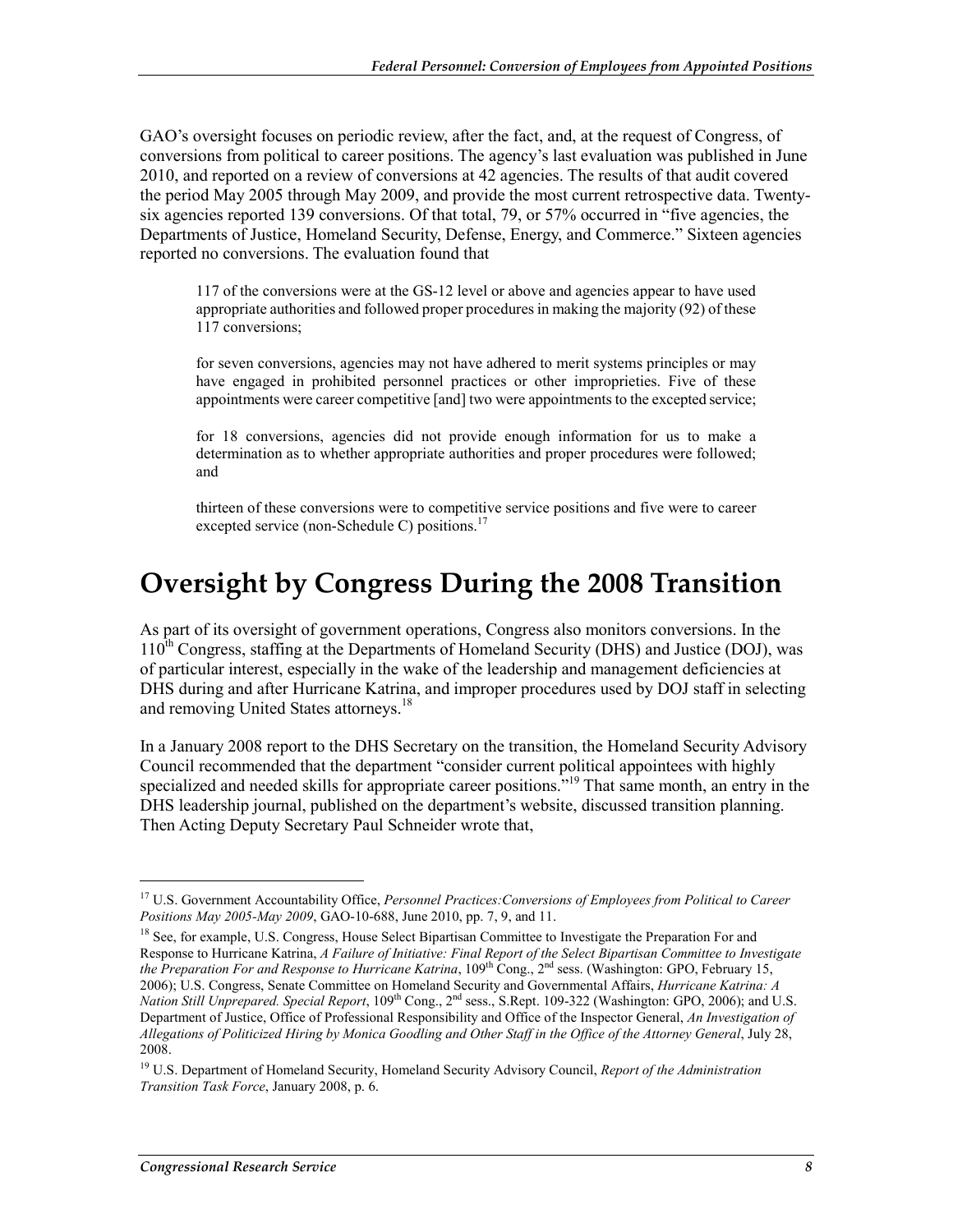as part of this planning, we're filling some of the top jobs previously held by political appointees with career professionals. For example, last year, we made Jay Ahern, a 30-year veteran of the federal government, second-in-command of our Customs and Border Protection component. Just recently, at our Transportation Security Administration, we filled our deputy slot with Gale Rossides, who also has had a 30-year federal career and has served at TSA since its inception six years ago. And we are training and cross-training such senior career people to ensure that DHS will have the continuity of leadership it needs following the transition. $<sup>2</sup>$ </sup>

The *Wall Street Journal* discussed the initiative in a January 11, 2008, article noting that DHS "has begun an unusual—and potentially controversial—effort to smooth the transition to a new administration."<sup>21</sup>

Both DHS and DOJ received letters from Members of Congress reminding them to examine conversions. On February 7, 2008, Representative Bennie Thompson, Chairman of the House Committee on Homeland Security, wrote a letter to DHS Secretary Michael Chertoff. He reiterated his concerns about personnel vacancies at DHS and stated these views:

I am sure that you would agree that it would be inappropriate to fill career non-political executive level positions with political appointees absent an open and fully competitive process. While I understand that some could argue that these individuals may be wellqualified and can provide continuity during a transition period, others could well argue that to permit political appointees to occupy non-political positions could be viewed by some as an attempt to insulate political appointees from the vagaries of the political appointment system and provide an internal obstruction to the policies of the new administration. Clearly, the latter interpretation is deeply troubling.<sup>22</sup>

Representative Thompson also requested that Secretary Chertoff "issue a policy directive to prohibit the 'burrowing in' of political appointees into non-political career positions within the Department."<sup>23</sup> CRS research did not locate a publicly available record of any such directive.

With regard to personnel actions at the Department of Justice, Senators Dianne Feinstein and Charles Schumer, members of the Senate Committee on the Judiciary, reportedly wrote a letter to Attorney General Michael Mukasey on July 24, 2008. According to the *Washington Post*, the letter asked the Attorney General to "exercise vigilance" against political appointees moving into career positions, and stated that, "When unqualified political appointees take over jobs better left to skilled candidates, it threatens the agency's professionalism and independence. We don't need ideological stowaways undermining the work of the next administration."<sup>24</sup>

On December 19, 2008, Senator Joseph Lieberman, Chairman of the Senate Committee on Homeland Security and Governmental Affairs, sent a letter to the OPM Acting Director, Michael Hager, requesting that data on conversions from noncareer to career positions during the period

<sup>&</sup>lt;sup>20</sup> U.S. Department of Homeland Security, Leadership Journal, "Transition: Heads We Win, Tails You Lose," January 19, 2008, available at http://www.dhs.gov/journal/leadership/2008/01/transition-heads-we-win-tails-you-lose.html.

<sup>&</sup>lt;sup>21</sup> Siobhan Gorman, "Politics and Economics: Homeland Security Handoff; Career Employees Move Into Positions Once Held by Political Appointees," *Wall Street Journal*, January 11, 2008, p. A5.

 $^{22}$  Letter from Representative Bennie G. Thompson to Michael Chertoff, Secretary of the Department of Homeland Security, February 7, 2008.

 $23$  Ibid.

<sup>24</sup> Carrie Johnson, "Mukasey Asked to Watch for Lingerers," *Washington Post*, July 25, 2008, p. A8.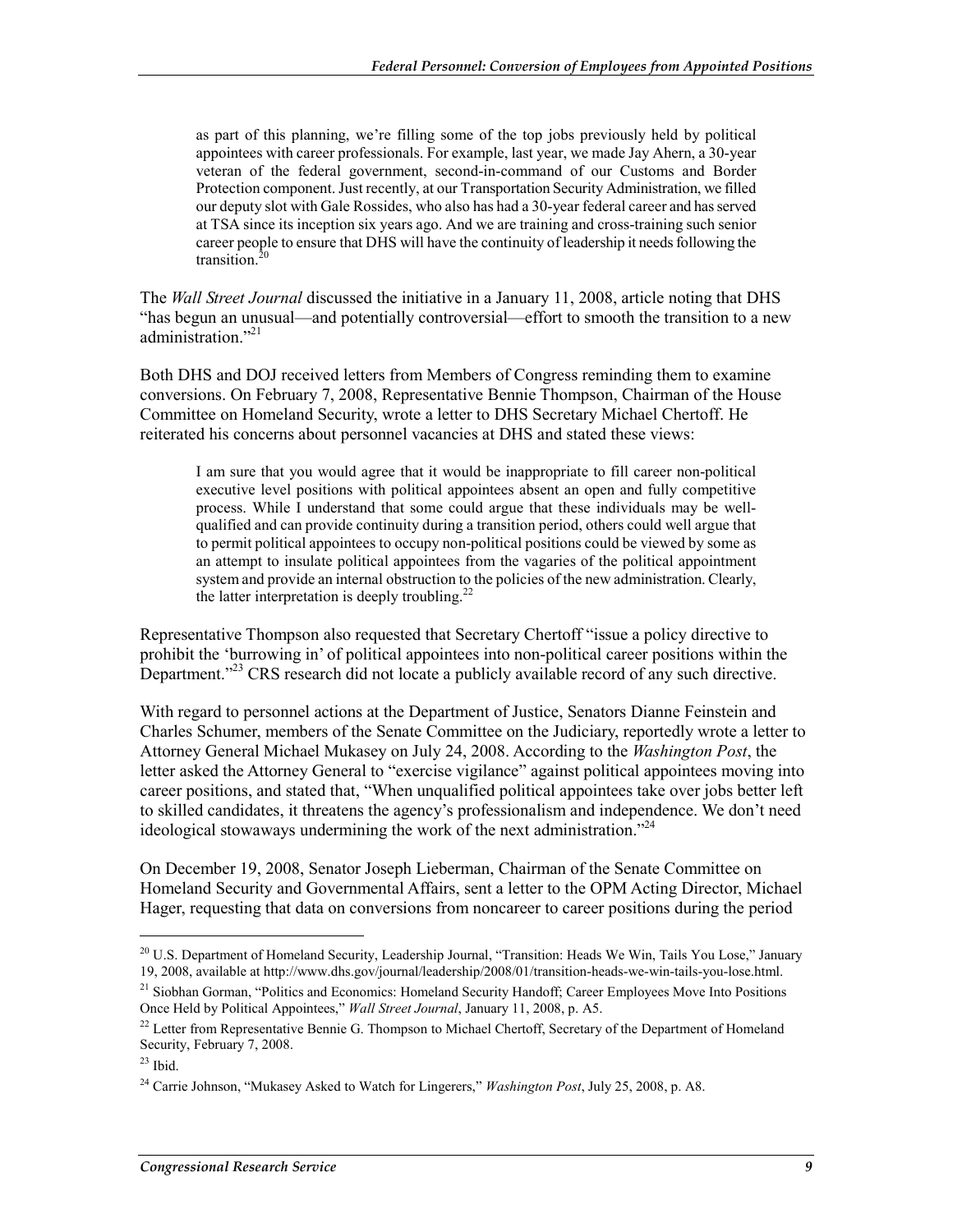April 1, 2008, through December 19, 2008, and information on the number of staff responsible for reviewing and approving the pre-appointment requests for FY2005 through FY2009, be provided to the committee by January 9, 2009. Specifically, Senator Lieberman requested these data:

- "for each agency, the number of completed requests for conversions from noncareer to career positions, the number of requests that have been approved by OPM, the number of requests that have been denied by OPM, and the number of requests that have been withdrawn by the requesting agency;
- the date that OPM received each pre-appointment review request and the date that OPM completed the request for each selectee;
- any forms and documentation that provide an explanation of OPM's review of each appointee's pre-appointment review for conversion, including the individual's name, noncareer position, and proposed career position; and
- the number of staff responsible for reviewing and approving the preappointment requests for fiscal years 2005 through 2009."<sup>25</sup>

OPM responded to Senator Lieberman in a letter, with an attachment, dated January 16, 2009, and provided information available at that time. During the period April 1, 2008, through June 30, 2008, eight individuals who were political appointees converted to career positions in the competitive service or the SES. The letter also stated that requests for conversion to non-SES positions are reviewed by "ten staff members, including three career Senior Executives," and that requests for conversion to SES positions are reviewed by "eight staff members, including two career Senior Executives." OPM stated that, in carrying out its statutory role as "guardian of the merit system," the personnel agency:

rigorously examines each request against mandatory legal requirements that apply in every competitive hiring action. We also apply additional standards aimed specifically at uncovering improper political influence. We require agencies to submit a full record with each request, including vacancy announcements, job analyses and crediting plans, and job applications. We painstakingly look for any evidence that the hiring process was tainted by political influence or unfair competition. If we find such evidence, we withhold our consent to the appointment. $26$ 

In February 2009 (111<sup>th</sup> Congress), Senator Feinstein sent a letter to the Secretary of Defense, Robert Gates, related to "allegations that political appointees at the Department of Defense were improperly converted to career positions by the outgoing Bush Administration." Stating that "This is especially disconcerting within the Office of Detainee Affairs due to the nature of the policy recommendations that office provides regarding Guantanamo," she asked the Secretary to "immediately review the circumstances behind the conversion of these positions and the hiring of any former Bush administration appointees as career or temporary appointments in that office.<sup>"27</sup>

<sup>&</sup>lt;sup>25</sup> "Lieberman Seeks Information to Prevent 'Burrowing In," News Release, December 19, 2008.

<sup>&</sup>lt;sup>26</sup> Letter to Senator Joseph Lieberman from Michael Hager, Acting Director, Office of Personnel Management, with an attachment, January 16, 2009. Provided to CRS by staff of the Senate Committee on Homeland Security and Governmental Affairs by electronic mail on January 28, 2009. Information on developments related to conversions that occurred within OPM following the November 2008 presidential election is available from the author.

<sup>&</sup>lt;sup>27</sup> Press Release, "Feinstein Seeks Investigation Into Reports of "Burrowing" by Bush Appointees at Pentagon," February 5, 2009, available at http://www.feinstein.senate.gov/public/index.cfm/press-releases?ID=47fe7484-5056- (continued...)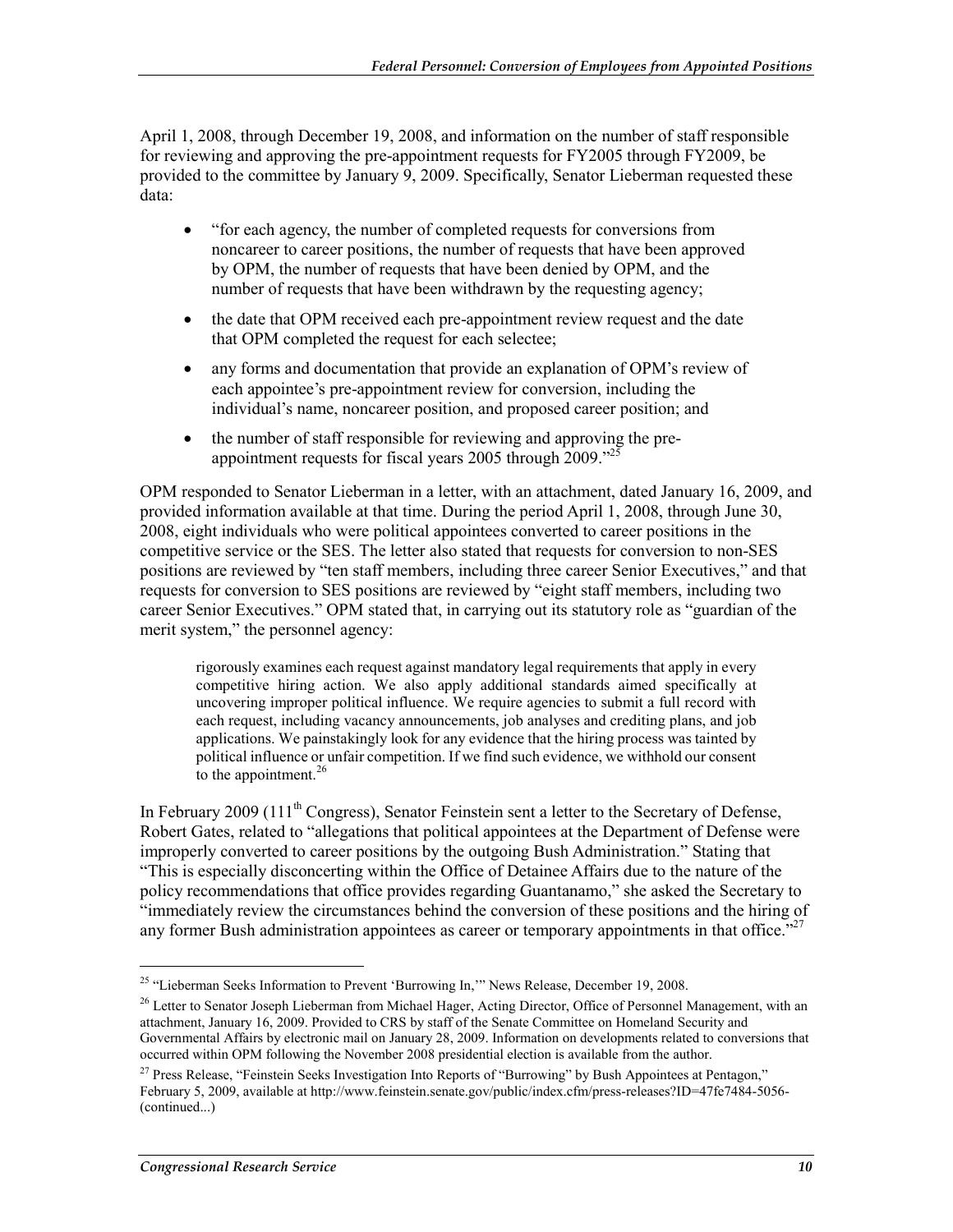In November 2008, and January 2009, *The Washington Post* identified several conversions from noncareer to career positions at such departments and agencies as the National Oceanic and Atmospheric Administration of the Department of Commerce, the Department of Housing and Urban Development, the Department of the Interior, the Customs and Border Protection Agency and the Federal Emergency Management Agency of the Department of Homeland Security, and the Department of Labor, as likely examples of "burrowing in."28 Following publication of the first of these news reports, Senators Feinstein and Schumer reportedly wrote to President Bush expressing concern about conversions:

Today's report reveals that senior members of your administration are undermining your public commitment to ease the transition by reorganizing agencies at the eleventh hour and installing political appointees in key positions for which they may not be qualified. We respectfully urge you to stand by your public commitment to a smooth transition by directing executive agencies immediately to halt any conversions of political appointees to career positions.<sup>29</sup>

White House Press Secretary Dana Perino responded to a question about "burrowing in" during the press briefing conducted on November 18, 2008, by stating that

As a matter of policy, the White House has not encouraged non-career appointees to seek career positions in order to further the President's policies. The White House doesn't play a role in that career hiring process. There's a very specific process that OPM had put forward, ... that gives guidelines for people who are eligible to apply for career positions. Once they do that, they are handled on a case-by-case basis by OPM, and the review is conducted by career employees.<sup>30</sup>

The President and General Counsel of the Senior Executives Association, in a November 24, 2008, letter to OPM Acting Director Hager, requested that "evidence" that "the competitive selection process was indeed followed, that the selectee who was the former political appointee was the most qualified candidate, and that political influence had no place in the selection" be provided to the organization. The SEA suggested that the evidence consist of "a copy of the job announcement that was released to the general public, a statement explaining the process for each selection, and an accurate listing of the names of political appointees who have been converted to the career SES and the positions to which they were converted."<sup>31</sup> The American Federation of Government Employees (AFGE) also called for transparency in the conversion process. The Associated Press reported that OPM personnel records show that 135 appointees received career positions over the period January 2001, when the George W. Bush Administration commenced,

<sup>(...</sup>continued)

<sup>8059-76</sup>a9-8a0701b64a57. The letter was dated February 4, 2009.

 $^{28}$  See, for example, Juliet Eilperin and Carol D. Leonnig, "Administration Moves to Protect Key Appointees," *Washington Post*, November 18, 2008, p. A1. Juliet Eilperin and Carol D. Leonnig, "Top Scientist Rails Against Hirings," *Washington Post*, November 22, 2008, p. A3. Al Kamen, "The Blair House Witch Hunt Project," *Washington Post*, January 8, 2009, p. A13. Al Kamen, "Build a Diverse Staff? Yes, He Can–and Did," *Washington Post*, January 14, 2009, p. A15.

<sup>&</sup>lt;sup>29</sup> Carol D. Leonnig and R. Jeffrey Smith, "Senators Urge Bush to Halt Job Shifts; Officials Deny Sheltering Appointees," *Washington Post*, November 19, 2008, p. A4.

<sup>30</sup> Press Briefing by Press Secretary Dana Perino, November 18, 2008, available at http://www.presidency.ucsb.edu/ws/ index.php?pid=84861.

<sup>&</sup>lt;sup>31</sup> Letter to Michael Hager, Acting Director, Office of Personnel Management from Carol A. Bonosaro, President, and William L. Bransford, General Counsel, Senior Executives Association, November 24, 2008.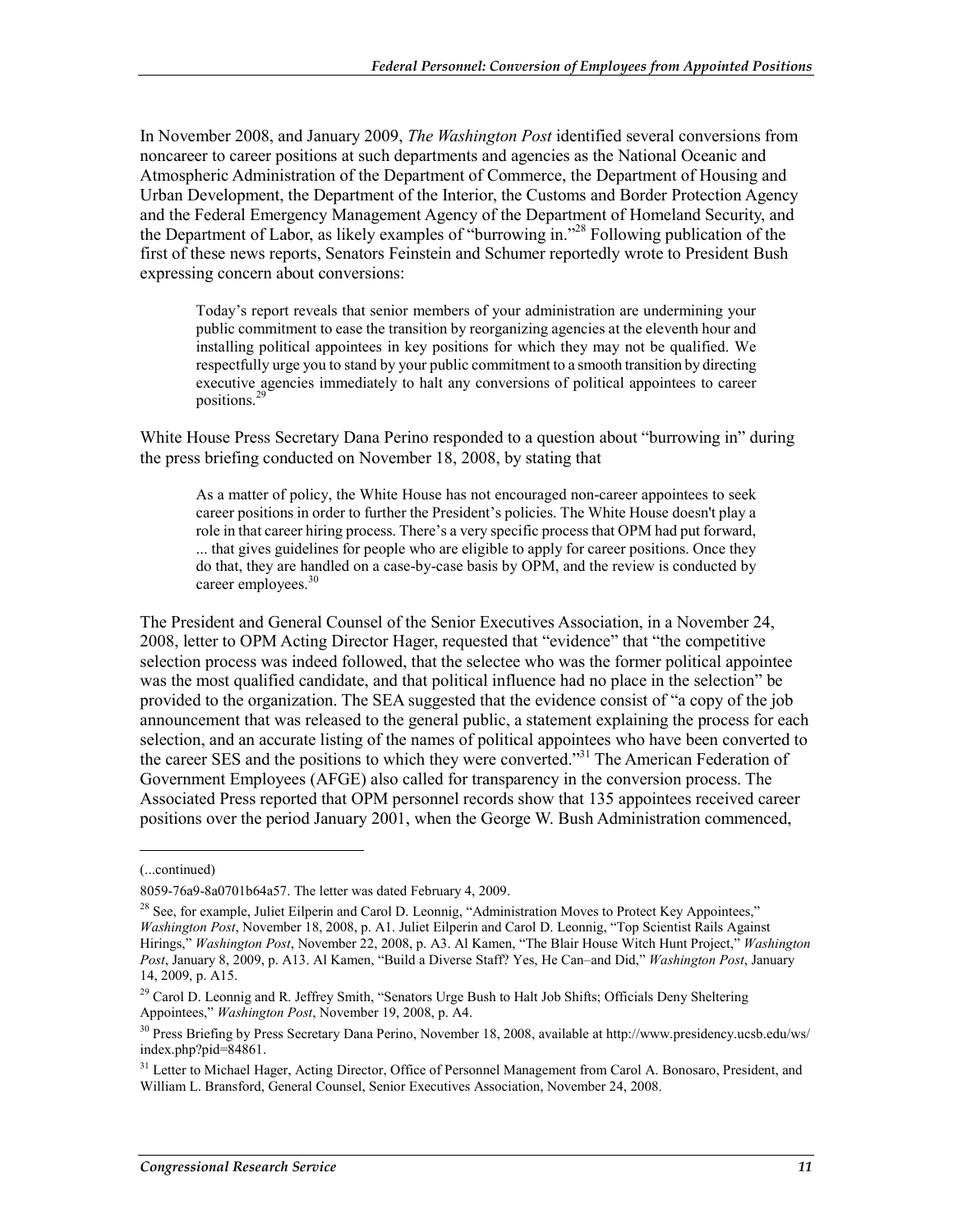through June 2008, and that its own review "identified at least 26 such cases approved during Bush's final year in office."<sup>32</sup>

#### **Considerations to Enhance Oversight**

In assessing the current situation, Congress may decide that the existing system of oversight is sufficient. If Congress determines that additional measures are needed to further ensure that conversions from appointed (noncareer) positions to career positions are conducted according to proper procedures and transparent, the following options could be considered:

- OPM could be directed to report to Congress on the operation of its current policy governing pre-appointment reviews, including recommendations on whether Section 1104 of Title 5, *United States Code* should be amended to codify the policy. The report could be included in the agency's annual performance plan that accompanies the budget justification submitted to the House and Senate Committees on Appropriations each February. It could provide information on conversions that did not follow proper procedures and the remedial actions taken.
- OPM is authorized to review awards programs at departments and agencies. Congress could direct OPM to review awards granted in the executive branch and certify in its annual performance plan that awards were not granted during the Presidential Election Period. OPM also could be directed by Congress to report on whether any changes are needed in the time period for the Presidential Election Period, that restricts financial awards to senior politically appointed officers. As discussed above, the dates of the Presidential Election Period are defined by law, and in a presidential election year, cover the period from June 1 through the following January 20.
- Congress could mandate that the annual performance plans that accompany department and agency budget justifications submitted to Congress in February of each year include detailed information on conversions during the applicable fiscal year. The performance plans, submitted in the month following the inauguration of the President, could include a certification that awards were not granted during the Presidential Election Period.
- Departments and agencies could mandate that all officials with hiring authority be required to annually certify, in writing, that they understand the legal and regulatory requirements on the conversion of employees from appointed (noncareer) positions to career positions and on the prohibition on awards during the Presidential Election Period. A training session, that could be available electronically, could be provided to those officials who desire to review their knowledge and understanding of the procedures. A hiring official's failure to follow the proper procedures could be noted on the individual's performance evaluation.
- GAO and OPM could jointly explore options for the personnel agency, and the departments and agencies, to expedite the transmittal of information on

<sup>&</sup>lt;sup>32</sup> Brett J. Blackledge, "Inside Washington: Appointees Find U.S. Gov't. Jobs," Associated Press, January 16, 2009.